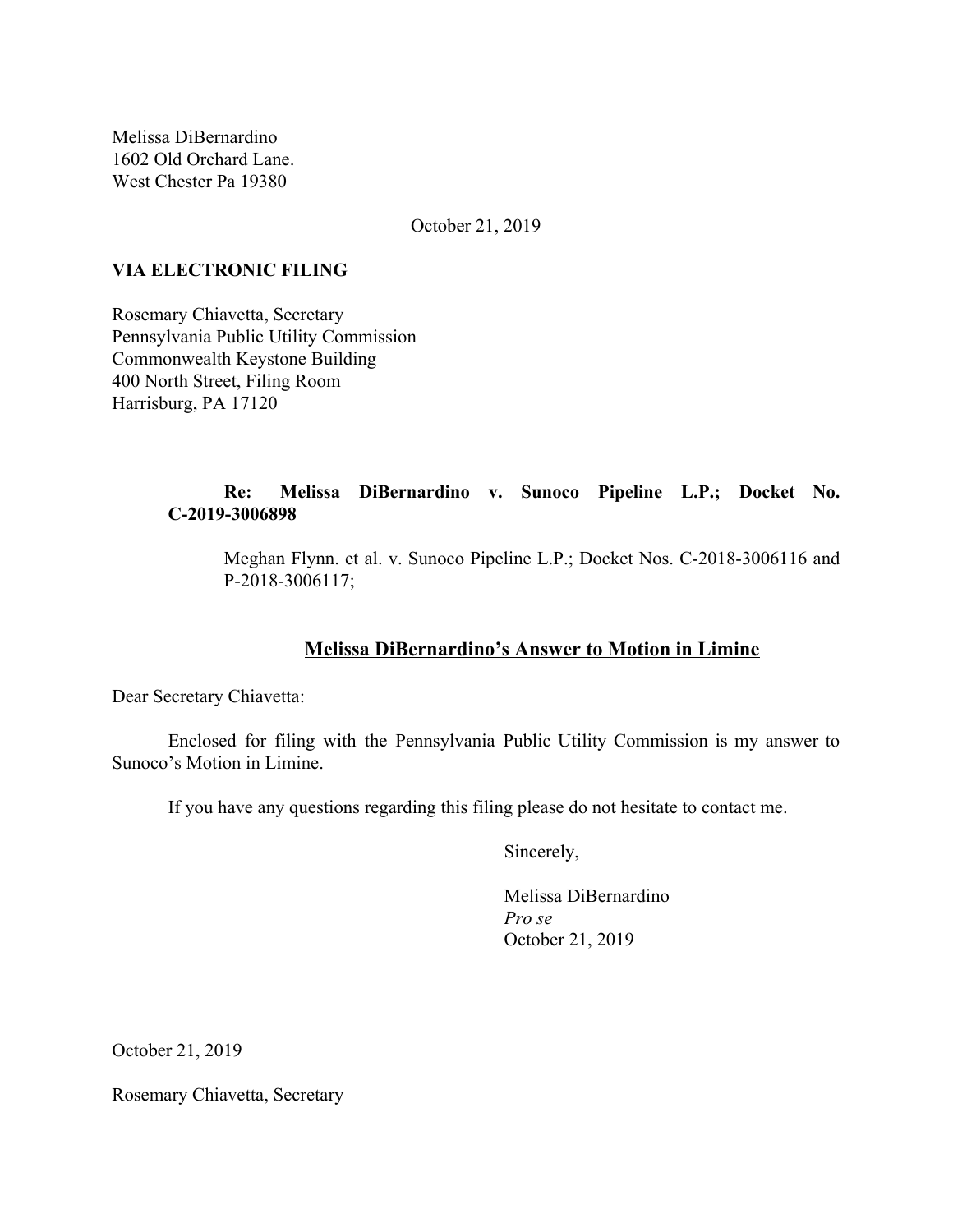Pennsylvania Public Utility Commission Commonwealth Keystone Building 400 North Street, Filing Room Harrisburg, PA 17120

## **BEFORE THE PENNSYLVANIA PUBLIC UTILITY COMMISSION**

| <b>Melissa DiBernardino</b><br>1602 Old Orchard Lane<br>West Chester Pa 19380<br>Complainant | Docket No. C-2019-3006898 |
|----------------------------------------------------------------------------------------------|---------------------------|
|                                                                                              |                           |
| <b>SUNOCO PIPELINE L.P.,</b><br>Respondent.                                                  |                           |

#### **Answer to Motion in Limine**

#### **Argument**

I am aware that this is a lay testimony hearing and do not have any witnesses listed (including myself) that will be varifying or authenticating technical exhibits or providing expert testimony. The exhibits MD Exhibits 7, 9a-9c, 11, l4b, and 15c mentioned in SPLP's motion should not be considered hearsay. Additionally, Your Honor is more than capable of deciding if the exhibits could be hearsay and the weight of the exhibits entered into evidence with the testimonies.

1. Again, no one will be verifying any technical exhibits.

2. Myself and my witnesses will be testifying to personal knowledge of their experiences, information provided to them and concerns they have.

3. This is repetitious of the last motion in Limine. It is also addressed in numbers 1 and 2.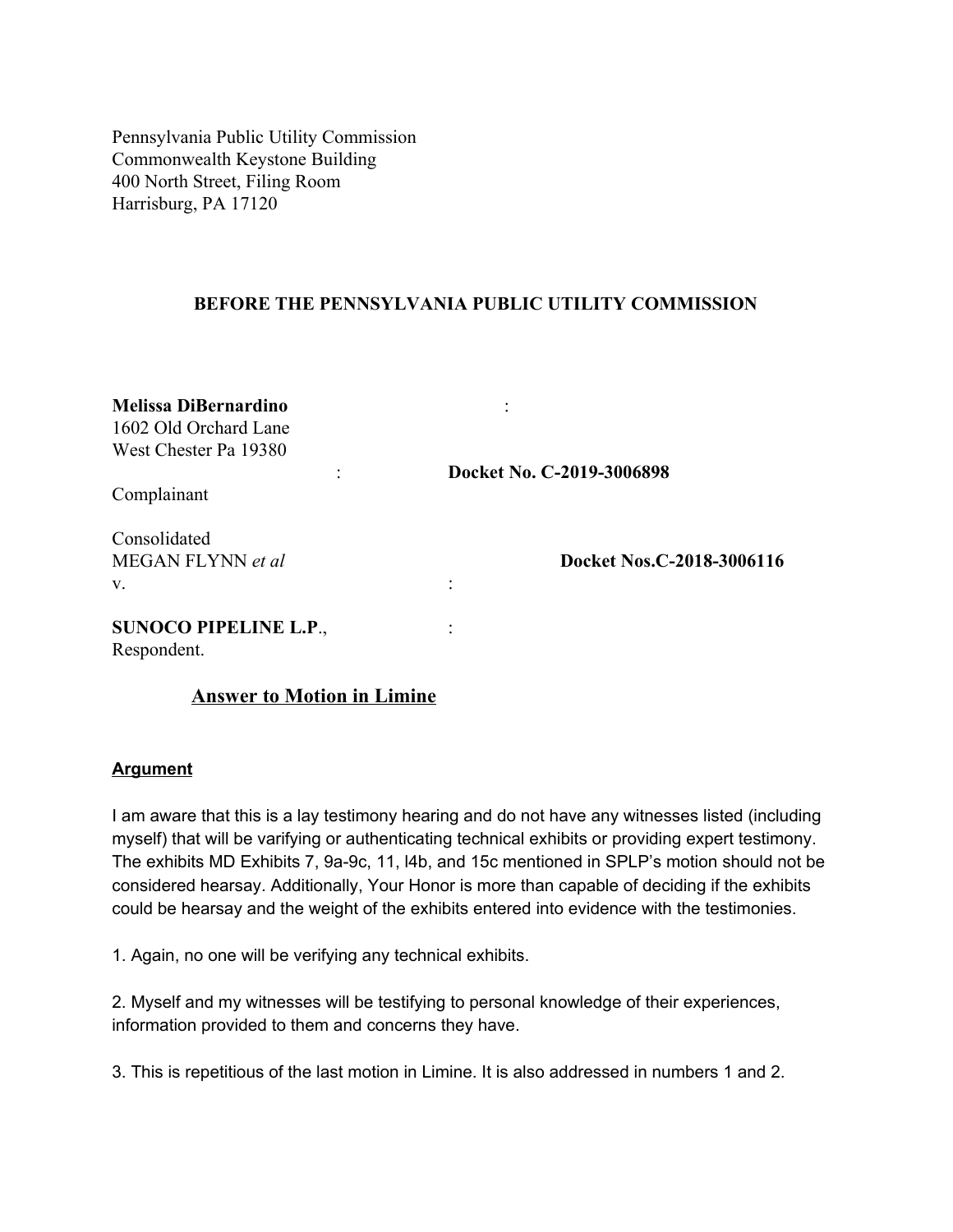4. It is my understanding after reading through the Pa rules and codes regarding evidence that Lay witnesses are allowed to show something that they learned through a public document that was published to inform the public. That does not mean they are verifying the document but that it is what was presented to the public by an agency or government body with responsibility to the public to some degree.

5. Does not pertain to my complaint.

6. This is again repetitious and has been addressed.

7. Rule 803. Exceptions to the Rule Against Hearsay—Regardless of Whether the Declarant Is Available as a Witness.

Rule 803(8). Public Records.

(8) Public Records. A record of a public office

If:

- (A) the record describes the facts of the action taken or matter observed;
- (B) the recording of this action or matter observed was an official public duty; and

(C) the opponent does not show that the source of the information or other

circumstances indicate a lack of trustworthiness.

Mr Kuprewicz has been hired by West Goshen Township and contracted him to do this study to release to the public. If it is being presented as such and something a lay witness learned, it does not fit SPLP's argument.

Additionally, SPLP uses this argument in this motion - "Under Pennsylvania's Walker/Chapman Rule, ii is well-established that "[h]earsay evidence, **properly objected to**, is not competent evidence to support a finding." Which is assuming that they are, in fact, properly objecting.

9. Does not pertain to my complaint.

10. Exhibits MD 9a-9c, 11, 14b are also examples of the same argument made in number 7. I am not presenting them to find fact but to show what was publicly published and what was learned from them by those testifying.

Exhibit MD 7 was written by my township manager and does not require an expert to verify the utilities nor does it require cross examination. It is simply information provided by an individual in the position to have that factual information in front of him.

Exhibit MD 11 is a publicly filed document confirmed by East Goshen Board of Supervisors of its truthfulness. Her Honor has no reason that I know of to find this board of supervisors untrustworthy and two of my witnesses were present during this meeting.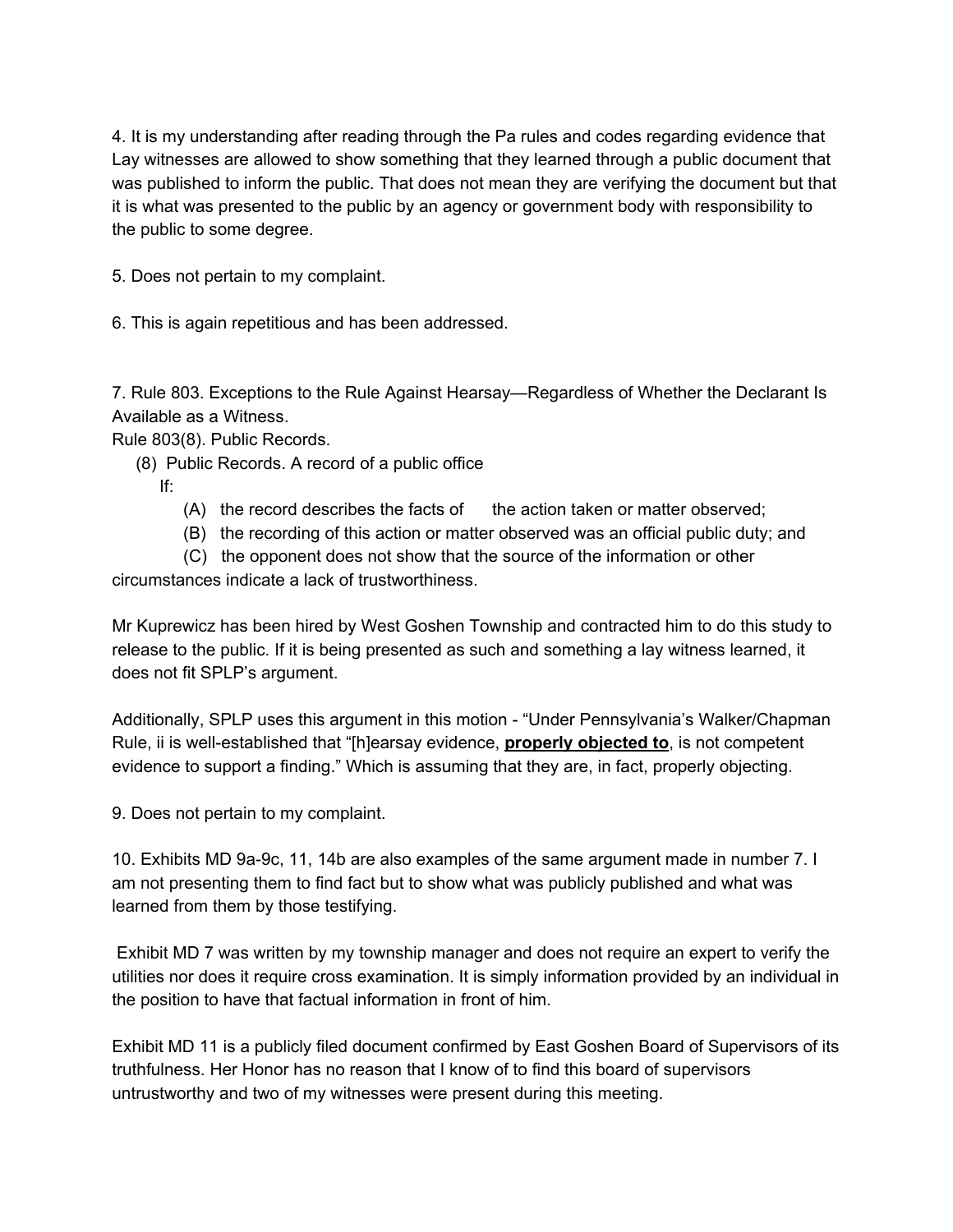11. Please see number 7.

12. It is unclear which exhibit SPLP is referencing so I am unable to properly answer.

13. The PUC brief exhibit is not only a publicly filed document (see number 7) but filed by the agency responsible to regulate SPLP. Regardless of the portion intended to be used, Your Honor has no reason that I'm aware of to think of the public utility commissioners or a legal document filed that pertains to the Mariner East Pipeline Project as untrustworthy. Therefore I believe that this also fits an exemption from hearsay.

14. Does not pertain to my complaint.

- 15. Does not pertain to my complaint.
- 16. Does not pertain to my complaint.
- 17. Does not pertain to my complaint.
- 18. Does not pertain to my complaint.

While this may not be the appropriate place to do so, I would like to express my frustration that SPLP seems to only be fishing for our entire arguments/information and/or making it harder to prepare for the upcoming hearing.

I respectfully ask that Your Honor deny SPLP's Motion in Limine in its entirety.

Respectfully, Melissa DiBernardino

Thomas J. Sniscak, Esq [tjsniscak@hmslegal.com](mailto:tjsniscak@hmslegal.com)

Kevin J. McKeon [kjmckeon@hmslegal.com](mailto:kjmckeon@hmslegal.com)

Whitney E. Snyder [@hmslegal.com](mailto:wesnyder@hmslegal.com)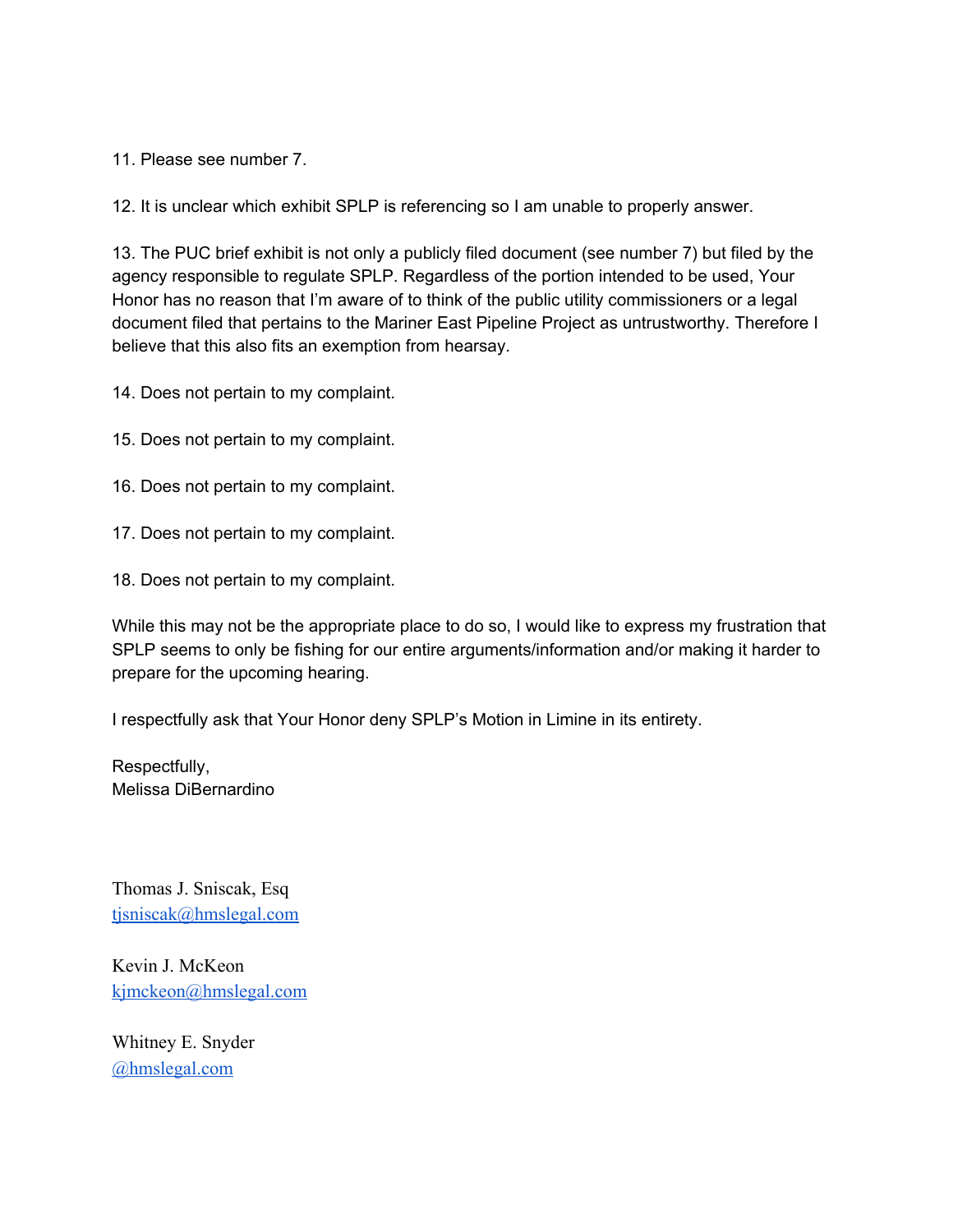Robert D. Fox, Esq. Neil S. Witkes, Esp. Diana A. Silva, Esq. [rfox@mankogold.com](mailto:rfox@mankogold.com) [nwitkes@mankogold.com](mailto:nwitkes@mankogold.com) [dsilva@mankogold.com](mailto:dsilva@mankogold.com)

Michael Bomstein [mbomstein@gmail.com](mailto:mbomstein@gmail.com)

Anthony D. Kanagy, Esquire Garrett P. Lent, Esquire [akanazy@postschell.com](mailto:akanazy@postschell.com) [glent@postschell.com](mailto:glent@postschell.com)

Rich Raiders, Esq. [rich@raiderslaw.com](mailto:rich@raiderslaw.com)

Vince M. Pompo, Esq. Guy. A. Donatelli, Esq Alex J. Baumler, Esq. [vpompo@lambmcerlane.com](mailto:vpompo@lambmcerlane.com) [Gdonatelli@lambmcerlane.com](mailto:Gdonatelli@lambmcerlane.com) [abaumler@lambmcerlane.com](mailto:abaumler@lambmcerlane.com)

Margaret A. Morris, Esq. [mmorris@regerlaw.com](mailto:mmorris@regerlaw.com)

Leah Rotenberg, Esq. [rotenberg@mcr-attorneys.com](mailto:rotenberg@mcr-attorneys.com)

Mark L. Freed [mlf@curtinheefner.com](mailto:mlf@curtinheefner.com)

James R. Flandreau [jflandreau@pfblaw.com](mailto:jflandreau@pfblaw.com)

David J. Brooman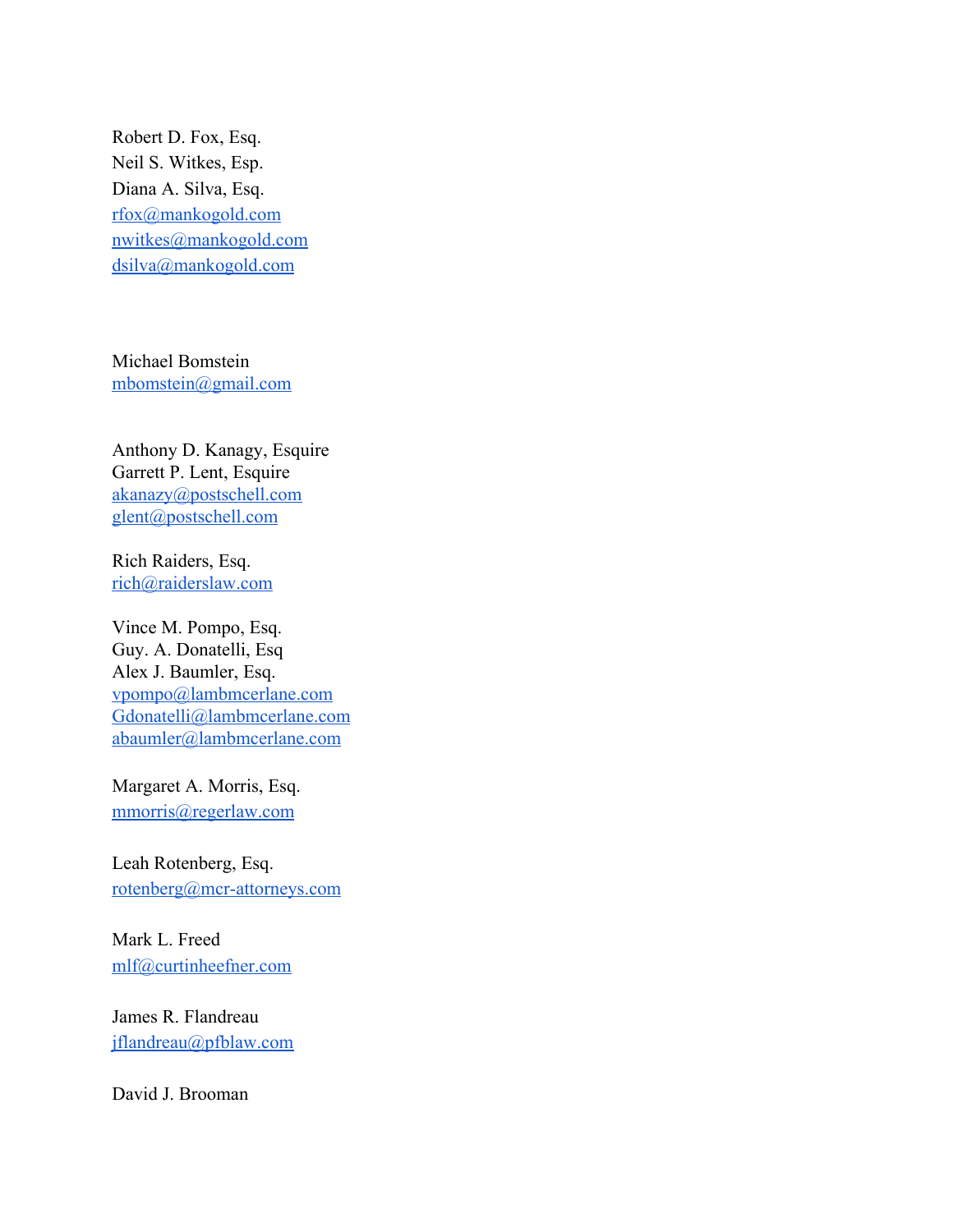Richard Sokorai Mark R. Fischer [dbrooman@highswartz.com](mailto:dbrooman@highswartz.com) [rsokorai@highswartz.com](mailto:rsokorai@highswartz.com) [mfischer@highswartz.com](mailto:mfischer@highswartz.com)

Thomas Casey [tcaseylegal@gmail.com](mailto:tcaseylegal@gmail.com)

Josh Maxwell [jmaxwell@downingtown.org](mailto:jmaxwell@downingtown.org)

Laura Obenski [ljobenski@gmail.com](mailto:ljobenski@gmail.com)

Stephanie M. Wimer [stwimer@pa.gov](mailto:stwimer@pa.gov)

Michael Maddren, Esq. Patricia Sons Biswanger, Esq. [maddrenM@co.delaware.pa.us](mailto:maddrenM@co.delaware.pa.us) [patbiswanger@gmail.com](mailto:patbiswanger@gmail.com)

James C. Dalton, Esq. [jdalton@utbf.com](mailto:jdalton@utbf.com)

Melissa DiBernardino [lissdibernardino@gmail.com](mailto:lissdibernardino@gmail.com)

Virginia Marcille-Kerslake [vkerslake@gmail.com](mailto:vkerslake@gmail.com)

James J. Byrne, Esq. Kelly S. Sullivan, Esq. [jjbyrne@mbmlawoffice.com](mailto:jjbyrne@mbmlawoffice.com) [ksullivan@mbmlawoffice.com](mailto:ksullivan@mbmlawoffice.com)